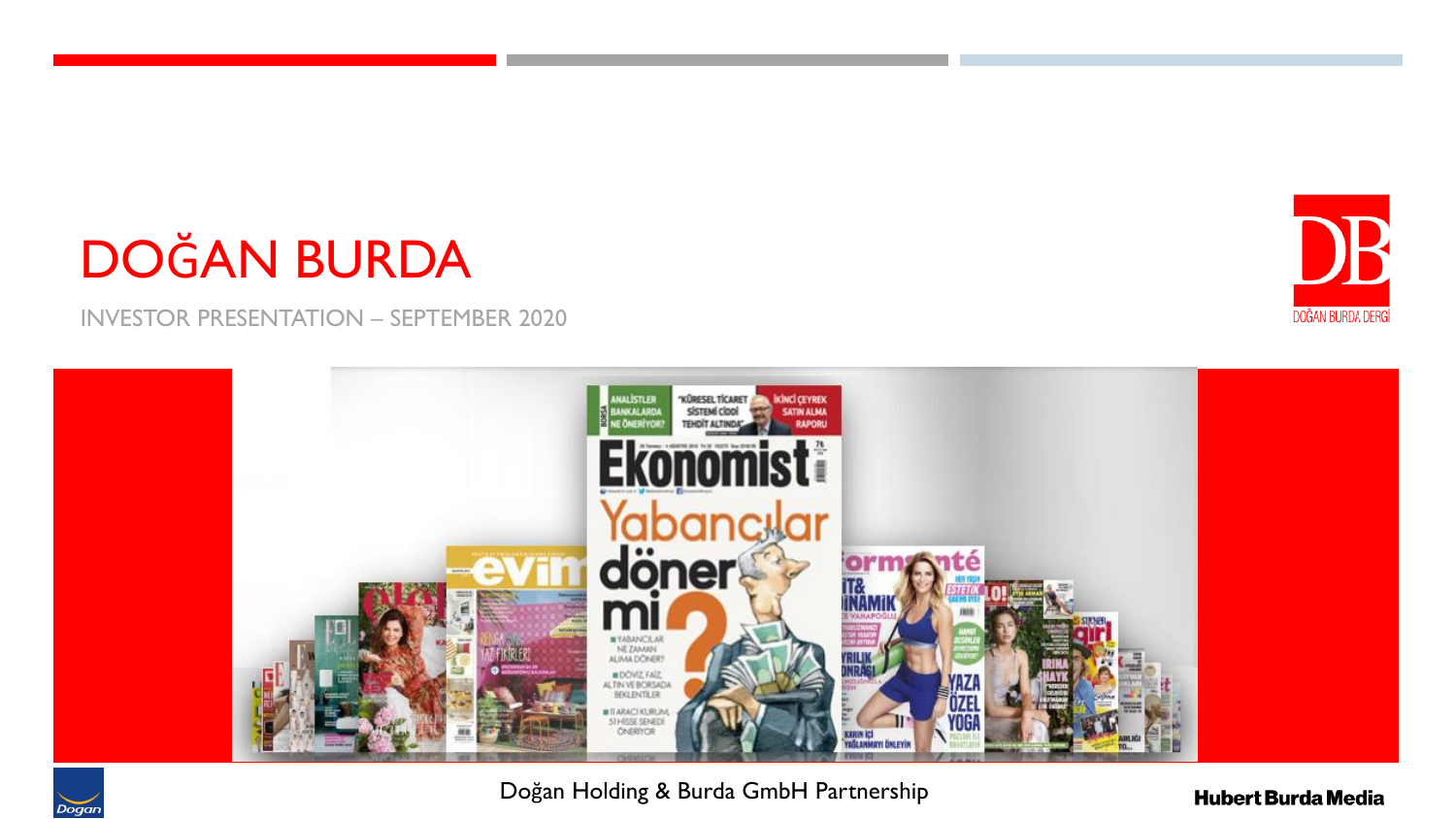#### DOĞAN BURDA: LEADING MAGAZINE GROUP IN TURKEY

- JV of Doğan Holding & Burda GmbH,
- Diverse portfolio with well-known and leading brands with 50 publications (monthlies, weeklies and various other magazines).
- Focusing on digital activities for securing long-term audience: 31 brands, 4 e-sales web sites and 22 tablet and mobile application.
- $\blacksquare$  DB maintains #1 position with a market share of 45% in magazine circulation & 61% in magazine ad market in 3Q20.
- Net cash position of TL26.0 mn as of 3Q20-end.

### # 1 Magazine Company in Turkey

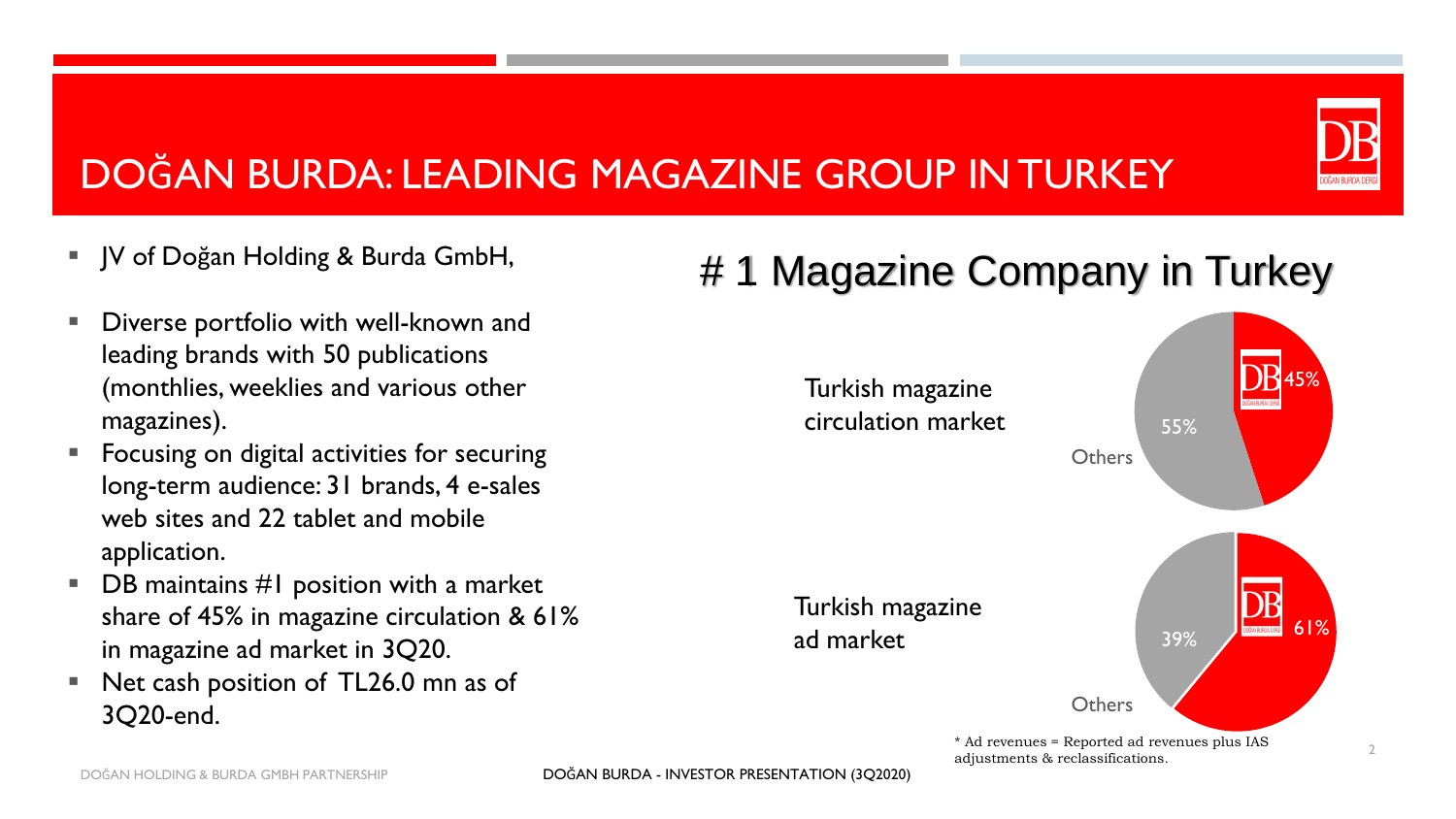# DOĞAN BURDA DERG

#### WIDE SELECTION OF MAGAZİNES FOR EVERY TASTE

**Dogan Burda offers a broad portfolio of magazines to suit everyone** 

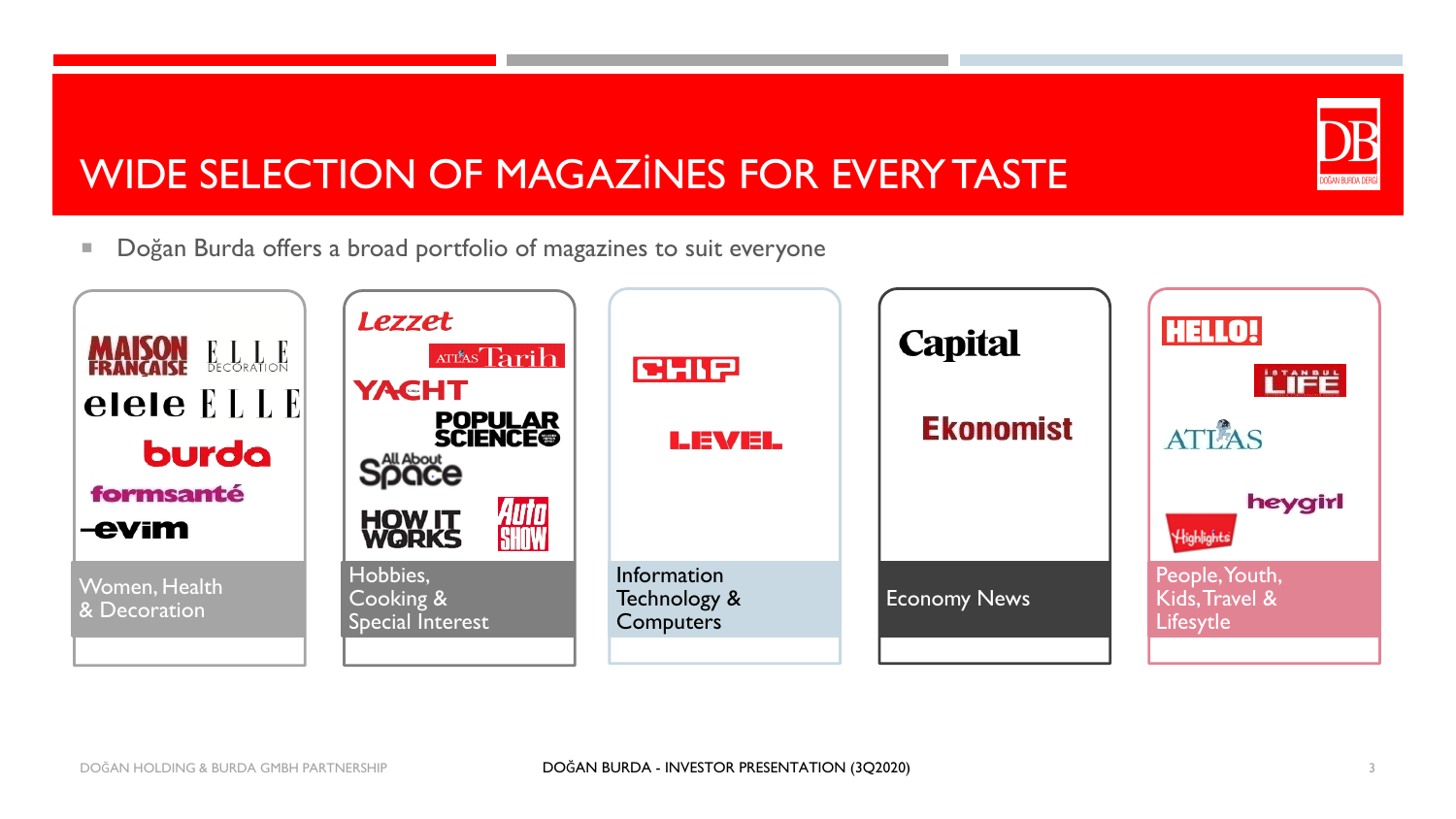#### INTERNATIONALLY RECOGNIZED BRANDS & LICENSES

| <b>Magazine</b>                                         | <b>Licensor</b>                               |
|---------------------------------------------------------|-----------------------------------------------|
| <b>Auto Show</b>                                        | Axel Springer Auto-Verlag GmbH                |
| <b>Burda</b>                                            | Verlag Aenne Burda GmbH & Co.                 |
| Capital                                                 | Grüner + Jahr International Magazines<br>GmbH |
| Elle & Elle Decoration                                  | Hachette Filipacchi Presse S.A.               |
| <b>Maison Francaise</b>                                 | <b>Cote Maison</b>                            |
| Hello                                                   | Hola, S.L.                                    |
| Chip & Level                                            | <b>Chip Holding GmbH</b>                      |
| Popular Science                                         | <b>Bonnier Corporation</b>                    |
| How it Works, All About Space Future Publishing Limited |                                               |
| Kartal Göz                                              | Highlights For Children International Inc.    |

Doğan Burda takes advantage of various internationally recognized licenses under its portfolio.

DOĞAN BURDA DERG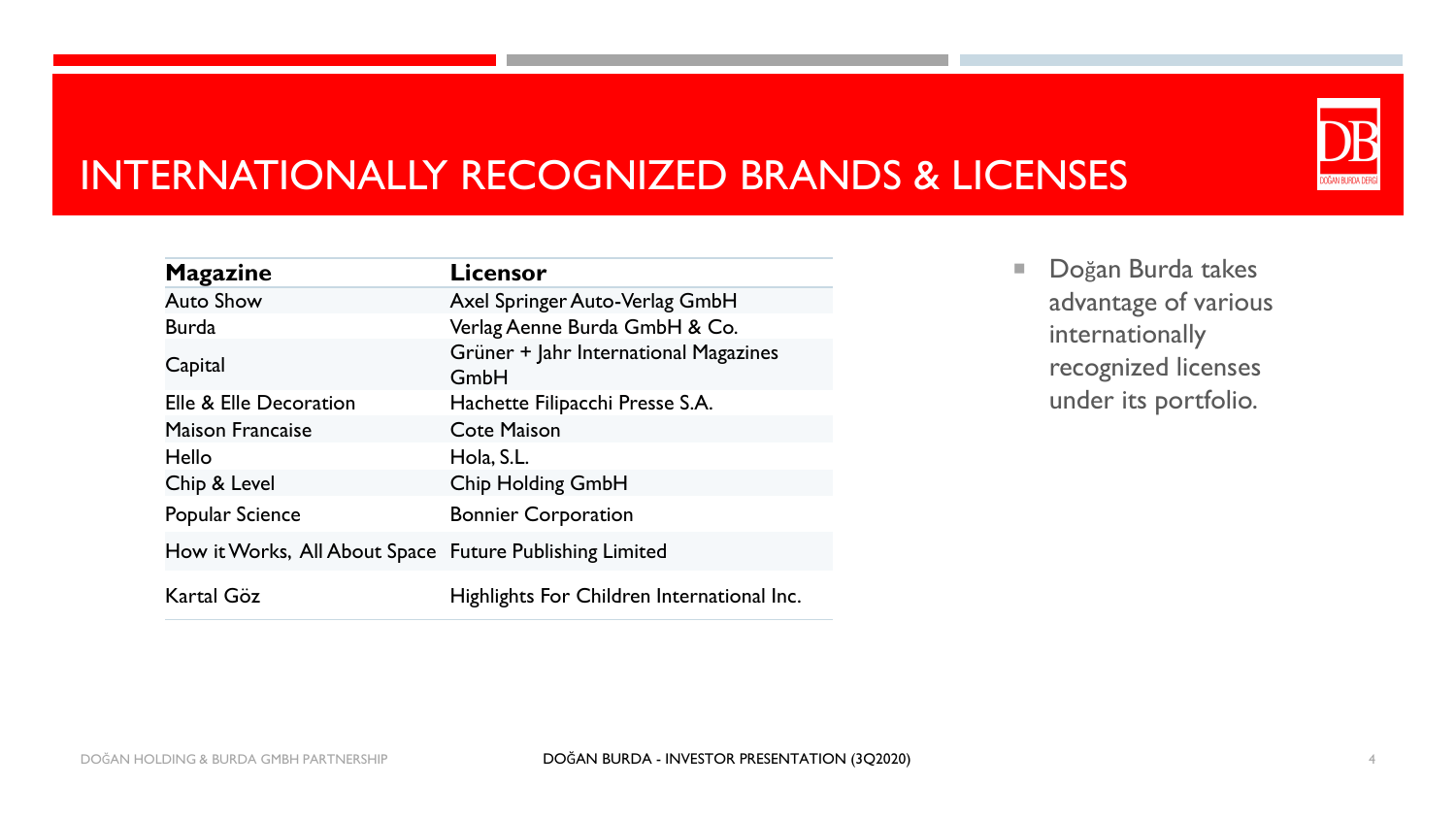#### DİGİTAL ACTIVITIES





Continue to focus on digital activities; currently there are 28 brands' digital websites and/or tablet versions.

- The company continuously renew its magazine websites and relaunch if necessary
- **Telecommunication Company's mobile e-mag app started to be used as a new revenue channel:** 
	- The number of eMagazine downloads exceeds 302 K monthly on Dergilik
- Doğan Burda's websites has around 11,3 mn monthly UV in total.

#### Sources: Google Analytics , Dergilik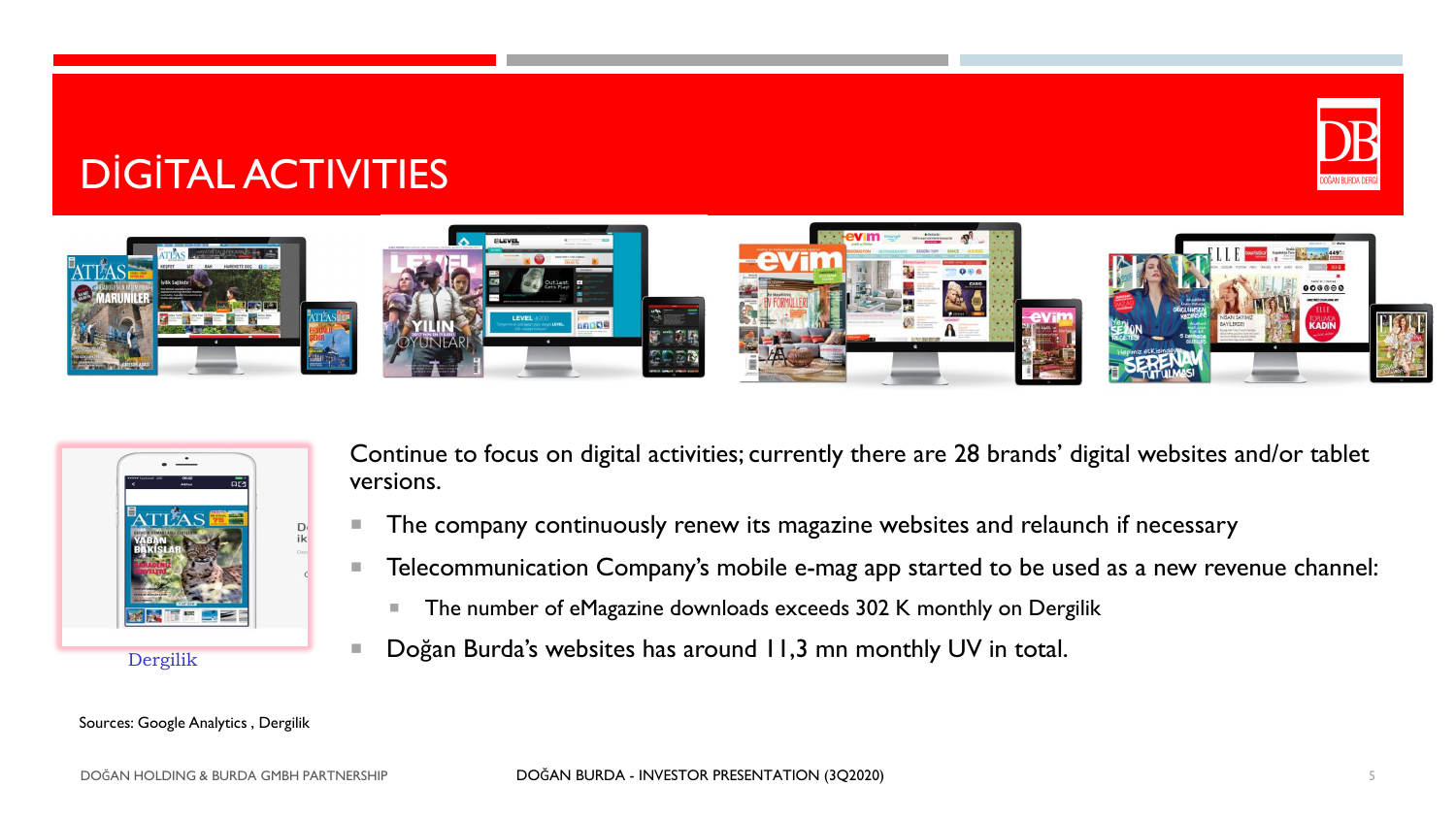#### MILESTONES OF DOĞAN BURDA



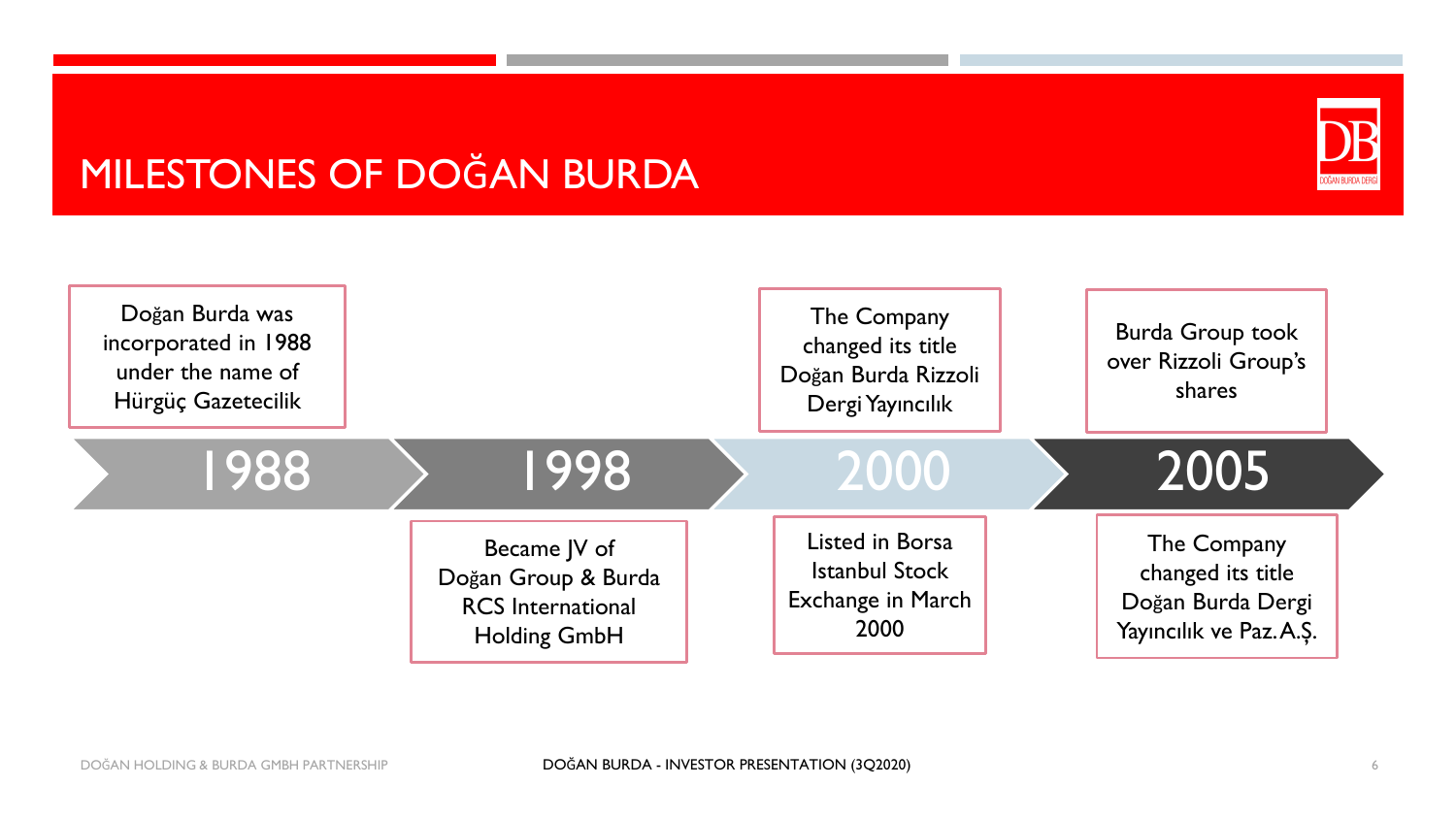#### JV OF DOĞAN GROUP & BURDA GMBH





- Doğan Group, founded by Aydın Doğan, is one of the leading groups in Turkey with almost 60 years of experience.
- Doğan Group companies play a pioneering role in a wide range of sectors, which include the energy, industry, automotive marketing, financial services as well as media and tourism.
- Doğan Group has been adding significant value to the Turkish economy, fully integrated and 40 years of long-standing position in the sector, until May 16, 2018. On May 16, 2018, Doğan Holding sold all its shares in its major publishing and broadcasting assets, excluding its share in Doğan Burda<sup>1</sup>.

#### **Hubert Burda Media**

- Hubert Burda Media Group (HBM), a global player with an international reputation, is one of the largest corporations of Germany.
- A family enterprise with a history spanning over 100 years, Hubert Burda Media combines tradition and innovation. Today, the corporation is one of Germany's largest media companies with an international presence and a global reputation.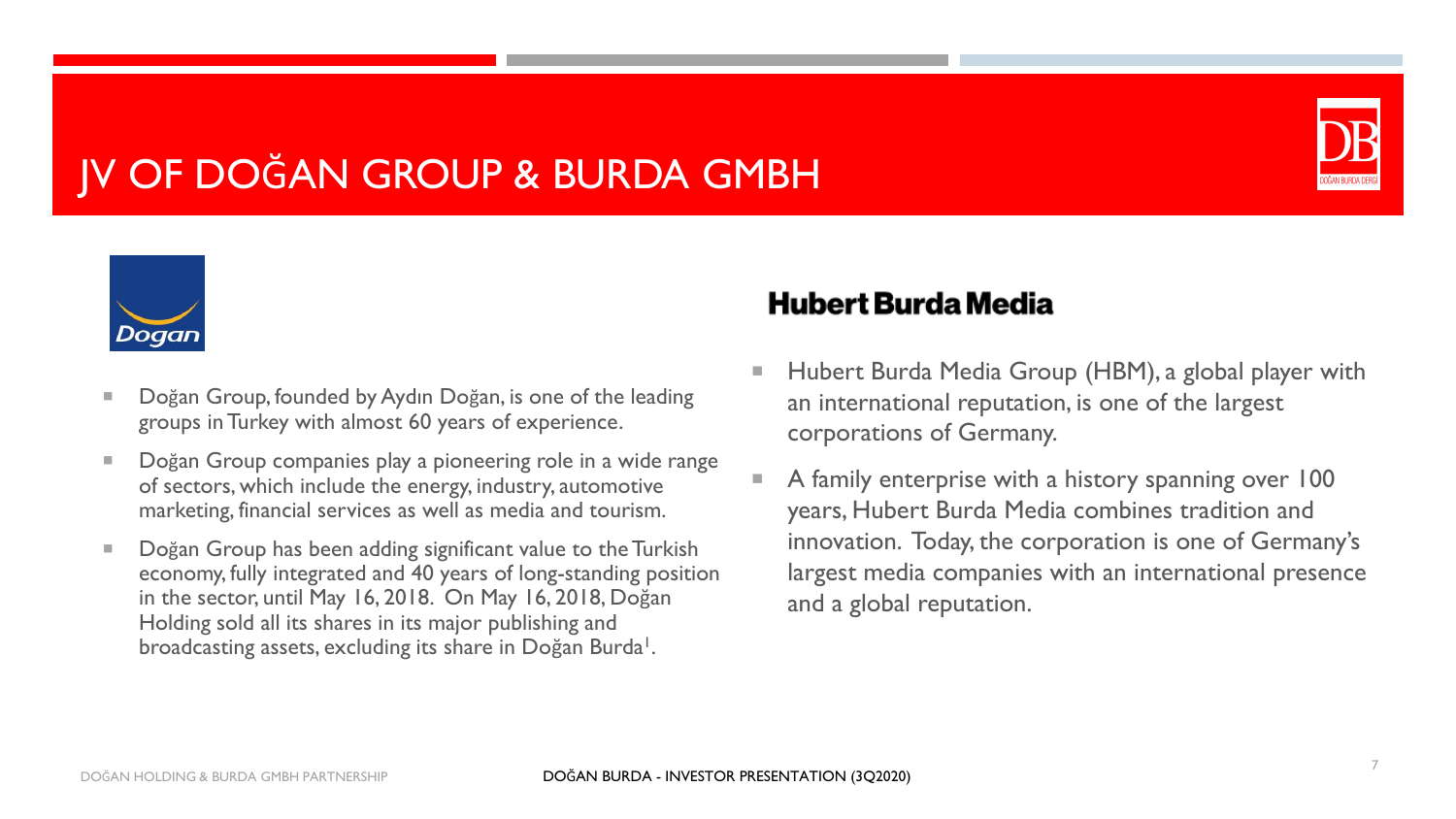#### FINANCIAL SUMMARY







DOĞAN HOLDING & BURDA GMBH PARTNERSHIP DOĞAN BURDA - INVESTOR PRESENTATION (3Q2020)

DOĞAN BURDA DERG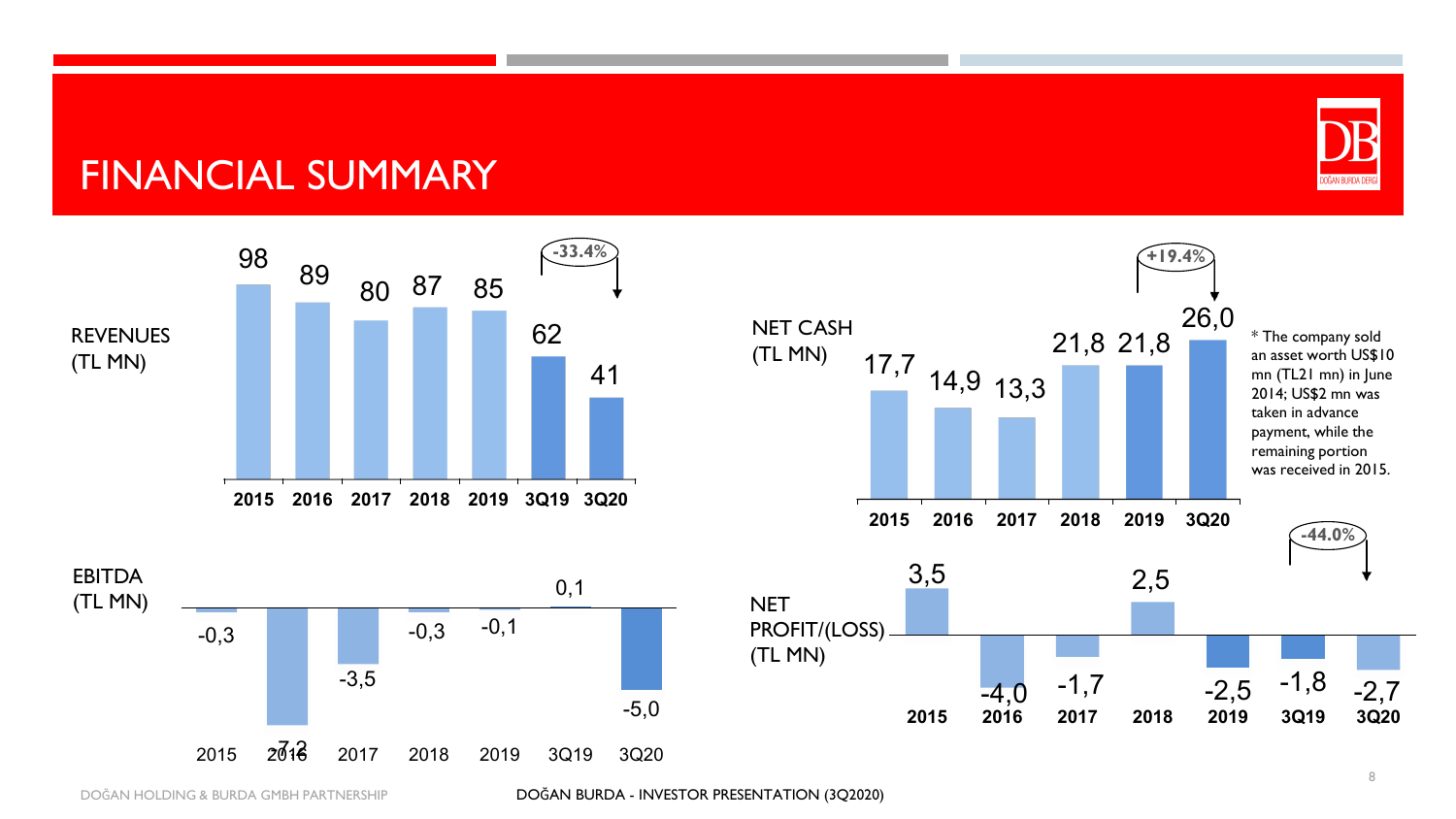

#### DIVIDEND HISTORY & STOCK PERFORMANCE



- Doğan Burda has been trading on Borsa Istanbul since March 28, 2000 with a ticker <DOBUR>.
- Distributed dividend straight up until 2016, where the company generated net loss.

| <b>DOBUR</b>               |              | 31.12.20         |  |
|----------------------------|--------------|------------------|--|
| <b>Share Price</b>         |              | 22,44 TL         |  |
| # shares (mn)              |              | 19,6             |  |
| tl/us\$                    |              | 7,34             |  |
| <b>Market Cap.</b>         |              | 438,9 mn TL      |  |
|                            | 59,8 mn \$   |                  |  |
| Free float (30.09.20)      |              | 18,80%           |  |
| Avg. Daily Volume (3 mths) |              | 1.563.824 TL     |  |
| 52 week price (low - high) | 32,88 TL     | 2,43 TL          |  |
| <b>Share Performance</b>   | <b>DOBUR</b> | Rel. to BIST-100 |  |
| <b>Monthly</b>             | $-0,3%$      | $-13,3%$         |  |
| YTD <sup>*</sup>           | 269,7%       | 186,5%           |  |

\* Year to date



Net Profit (TL mn) 7,1 2,5 7,5 3,5  $-1,7$ 2,5  $-2.5 -1.8 -2.7$ **2012 2013 2014 2015 2016 2017 2018 2019 3Q19 3Q20**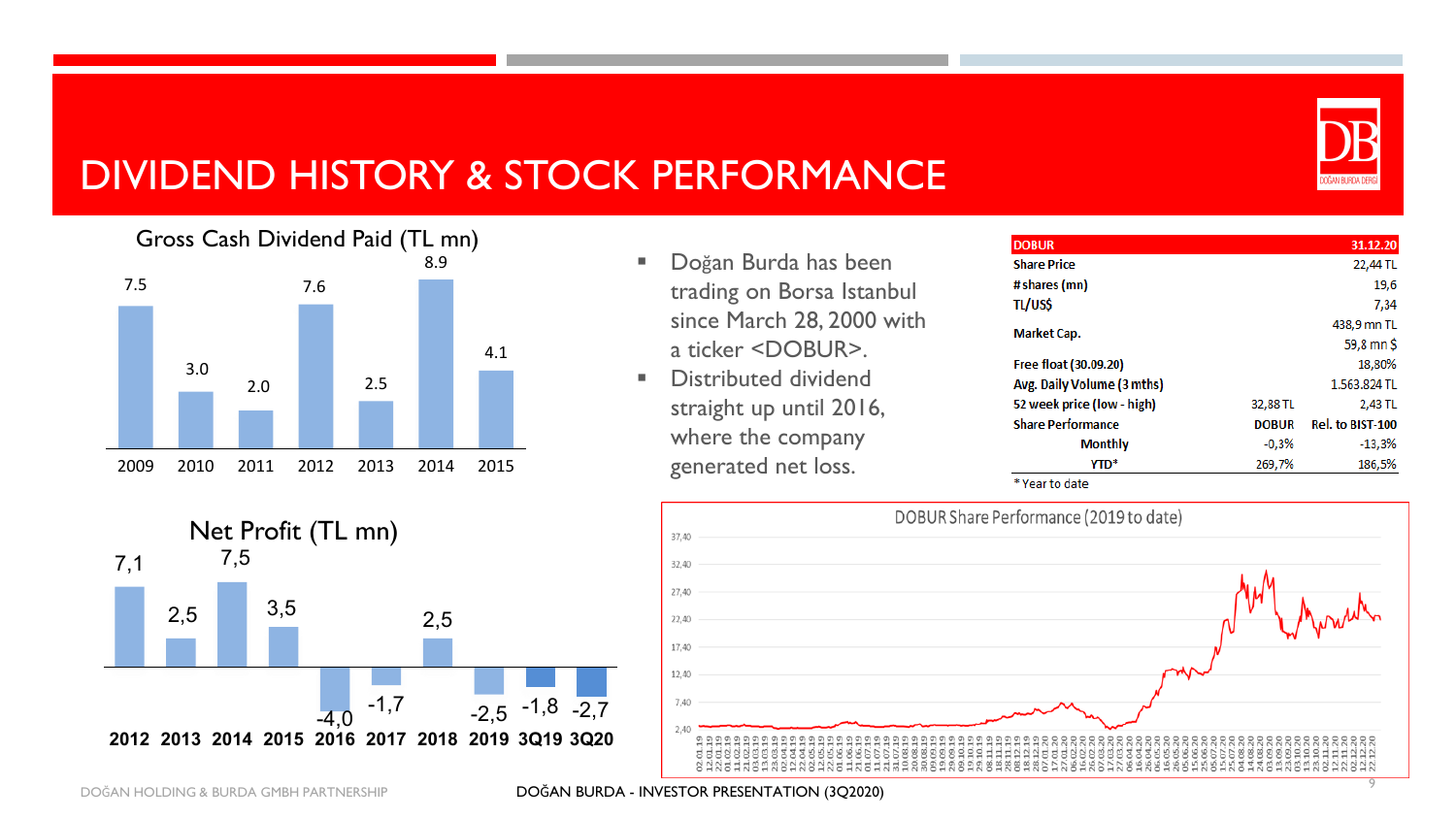### FINANCIAL REVIEW

3Q2020 FINANCIALS

DOĞAN HOLDING & BURDA GMBH PARTNERSHIP DOĞAN BURDA - INVESTOR PRESENTATION (3Q2020)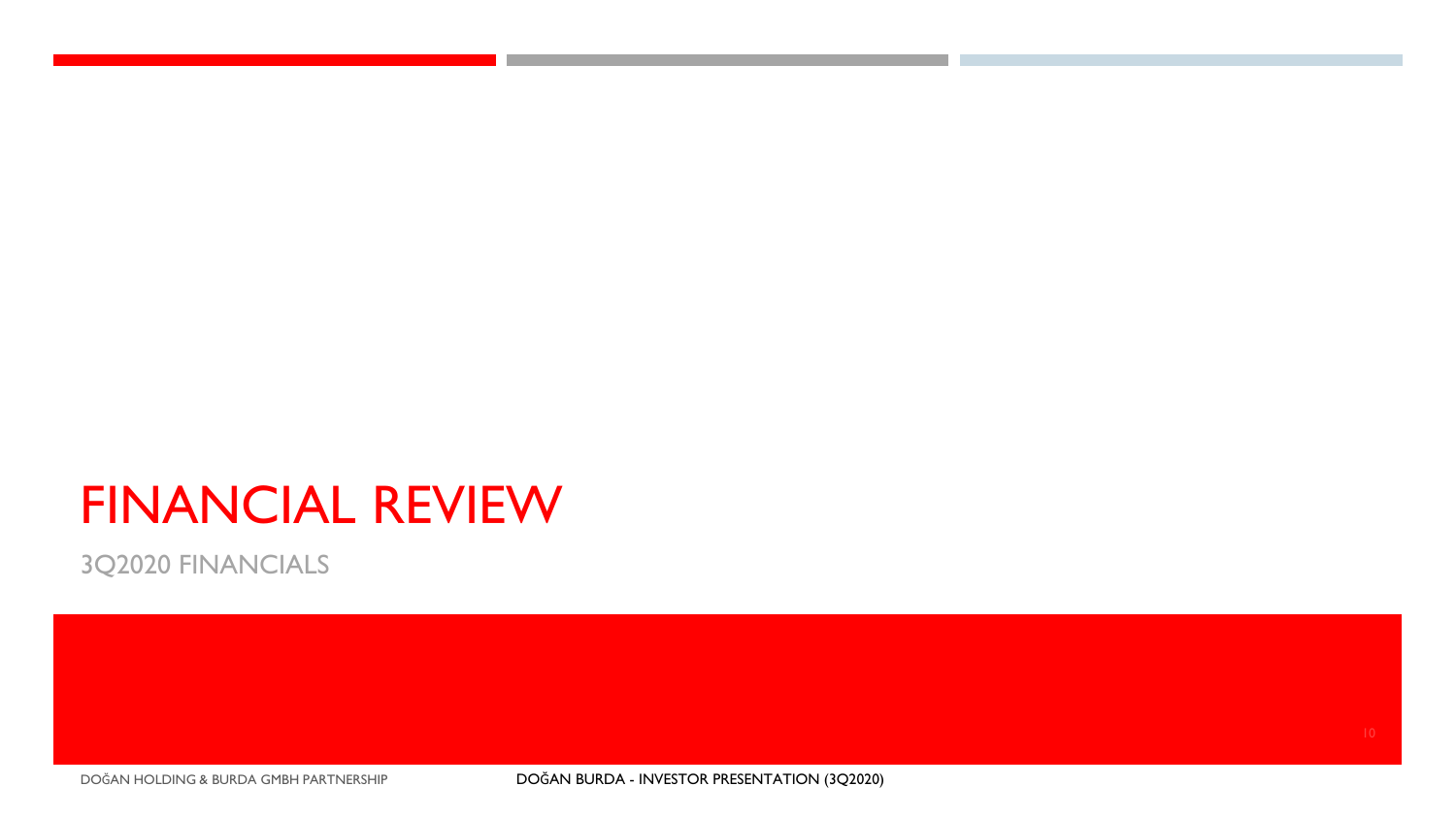#### HIGHLIGHTS OF 3Q20

- Due to postponed events and publications by reason of Covid-19, the revenues has decreased by 33.4% compared to 3Q19.
- The decrease on revenues due to Covid-19 has also resulted in TL -2.7 mn Loss.
- **The company maintained a net cash of TL 26.0 mn as** of 3Q2020.

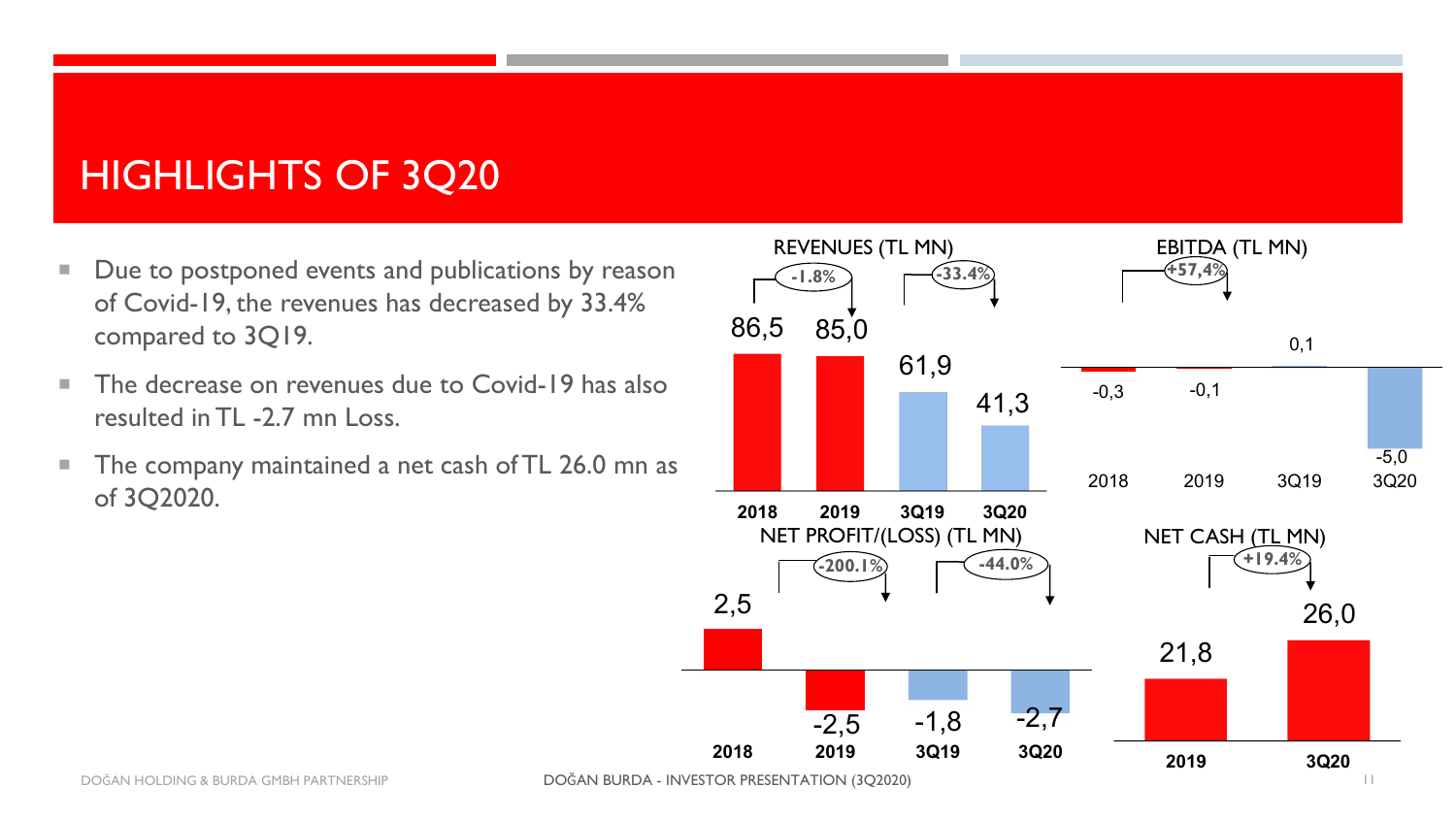#### TURKISH MAGAZINE MARKET

- DB's ad revenues decreased by 38,1% in 3Q20 yoy depending on mainly postponed events by reason of Covid-19.
- DB's maintained its leadership position with 45% market share in circulation & circulation figures as in 3Q20.

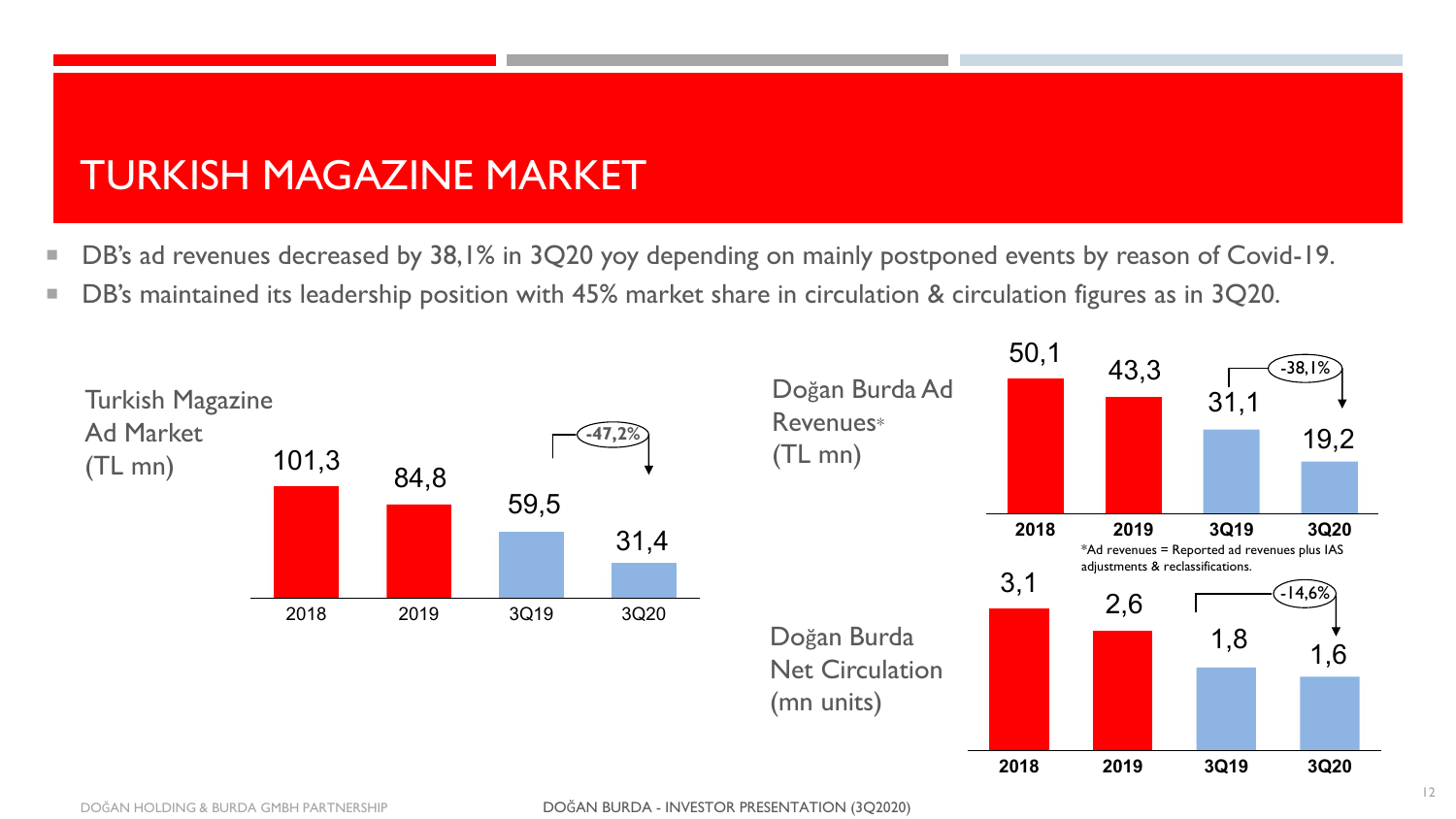

#### DİGİTAL ACTIVITIES IN 3Q20



- The number of eMagazine downloads is more than 302 K monthly on Dergilik
- **Formsante.com.tr and <https://ozelsayi.dbabone.com/> has been re-launched.**
- Burda sewing course channel was created on Youtube and reached 31.6 K subscribers <https://www.youtube.com/c/BurdaDergisiTR>
- Exclusive, Elle Beauty Box 6 and Elle Beauty Box Yves Rocher launched and sold out https://beautybox.elle.com.tr/. Elle Beauty Box 8, Elle Beauty Box 9, Elele box and Lezzet Box are ongoing products for sale.
- On web sites approximately 11,3 mn monthly unique visitors in total.

Sources: Google Analytics , Apple iTunes Connect, Dergilik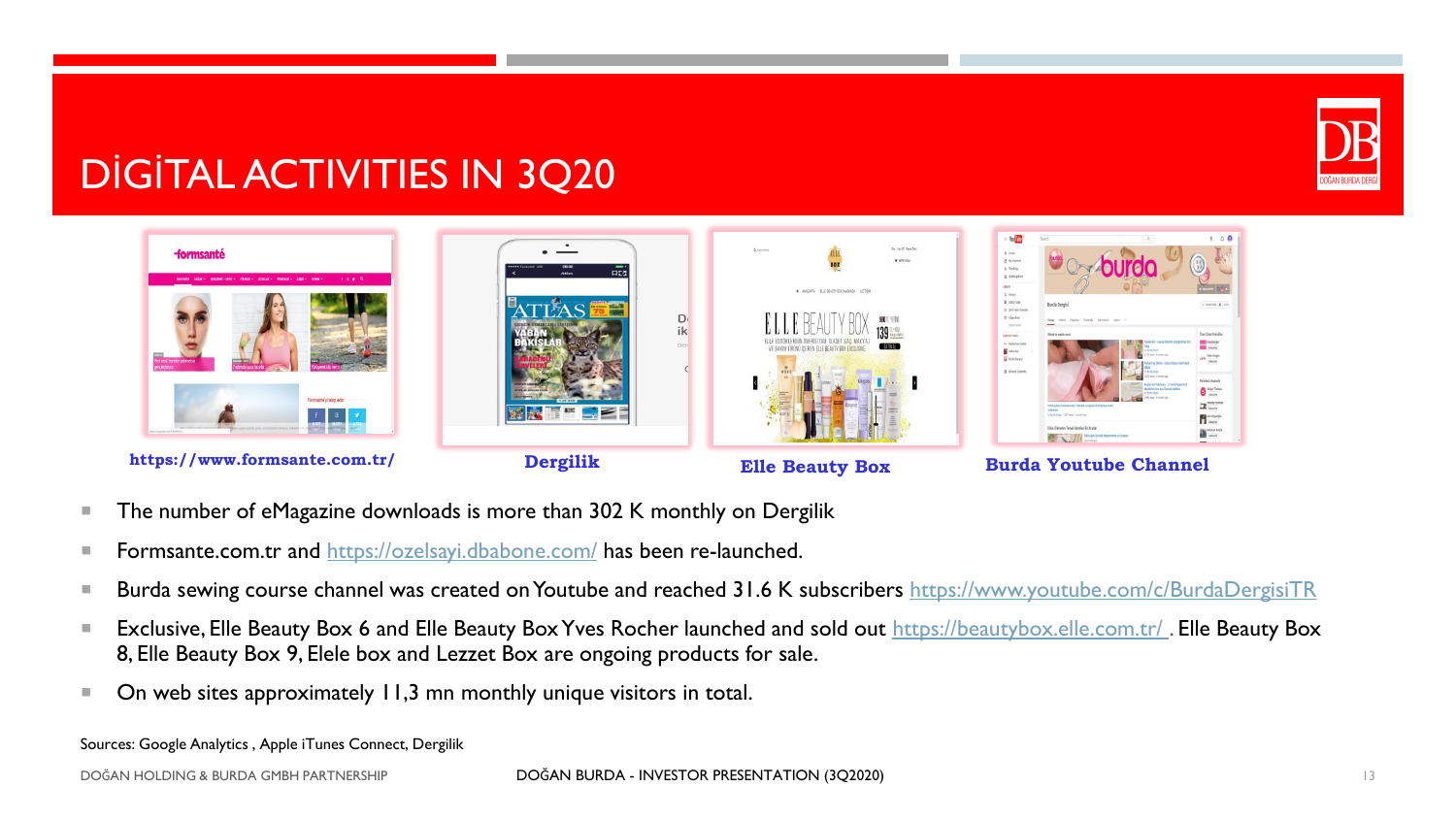#### REVENUE & COST BREAKDOWN

- The revenue in 3Q20 is completed 33.4% at the behind of 3Q19. Depending on the postponed events and publications by reason of Covid-19, ad sales and circulation sales decreased by 38.1% and 30.2% respectively.
- The decrease by 22% on COGS compared to 3Q19 is mainly due to the decrease on personnel expenses, raw material and printing costs.
- By %24.6 decrease on operating expenses compared to 3Q19 is mainly due to the decrease on advertising, events and promotion expenses.

| <b>Revenues (TL mn)</b>         | <b>3Q19</b> | <b>3Q20</b> | Chg. YoY |
|---------------------------------|-------------|-------------|----------|
| <b>Total Revenues</b>           | 61,94       | 41,25       | $-33,4%$ |
| Advertising                     | 31,10       | 19,25       | $-38.1%$ |
| Circulation                     | 23,46       | 16,38       | $-30,2%$ |
| Other                           | 7,39        | 5,62        | $-23,9%$ |
| Cost of Goods Sold (-)          | 38,80       | 30,27       | $-22,0%$ |
| <b>Production Costs</b>         | 14,68       | 8,63        | $-41,2%$ |
| Depreciation                    | 2,00        | 2,39        | 19.3%    |
| <b>Other Costs</b>              | 22,13       | 19,26       | $-13,0%$ |
| <b>Gross Profit</b>             | 23,14       | 10,98       | $-52,6%$ |
| <b>Operating Expenses (-)</b>   | 26,51       | 19,99       | $-24,6%$ |
| Marketing, Sales & Distribution | 20,10       | 13,42       | $-33,2%$ |
| <b>General Administrative</b>   | 6,41        | 6.57        | 2.4%     |
| EBIT                            | $-3,4$      | $-9.0$      | 167,3%   |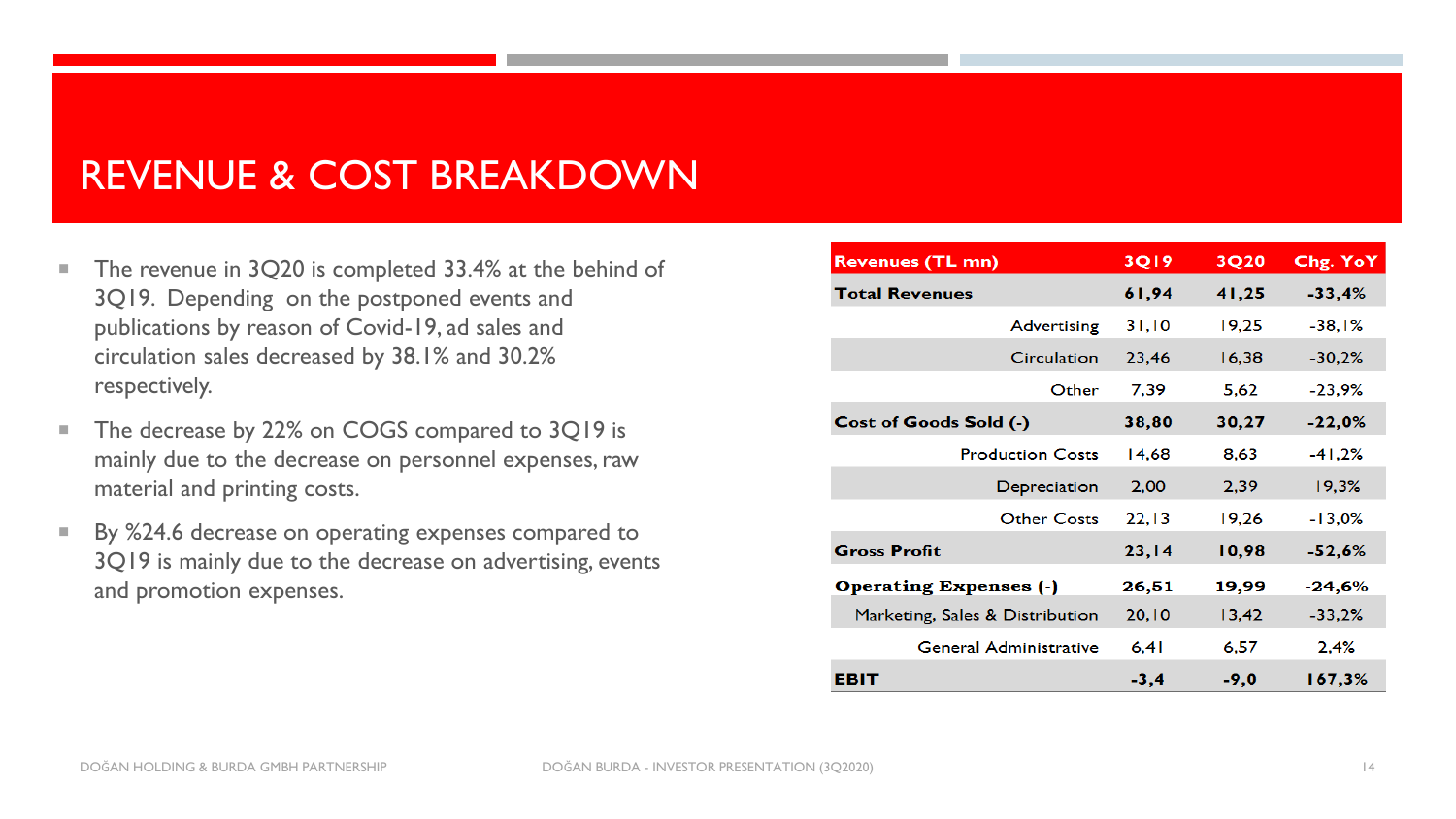#### BALANCE SHEET SUMMARY

| in TL mn                    | Dec 31, 2019 | Sep 30, 2020 |
|-----------------------------|--------------|--------------|
| Cash & Cash Equivalents     | 21.8         | 26.0         |
| <b>Financial Debt</b>       | 0.5          |              |
| <b>Net Cash</b>             | 21.3         | 26.0         |
| <b>Total Assets</b>         | 59.4         | 54.4         |
| <b>Shareholders' Equity</b> | 21.9         | 19.2         |

■ Net cash position was TL26.0 mn as of 3Q2020-end; maintains sufficient liquidity cushion to meet any shortterm operational funding.

DOĞAN HOLDING & BURDA GMBH PARTNERSHIP DOĞAN BURDA - INVESTOR PRESENTATION (3Q2020)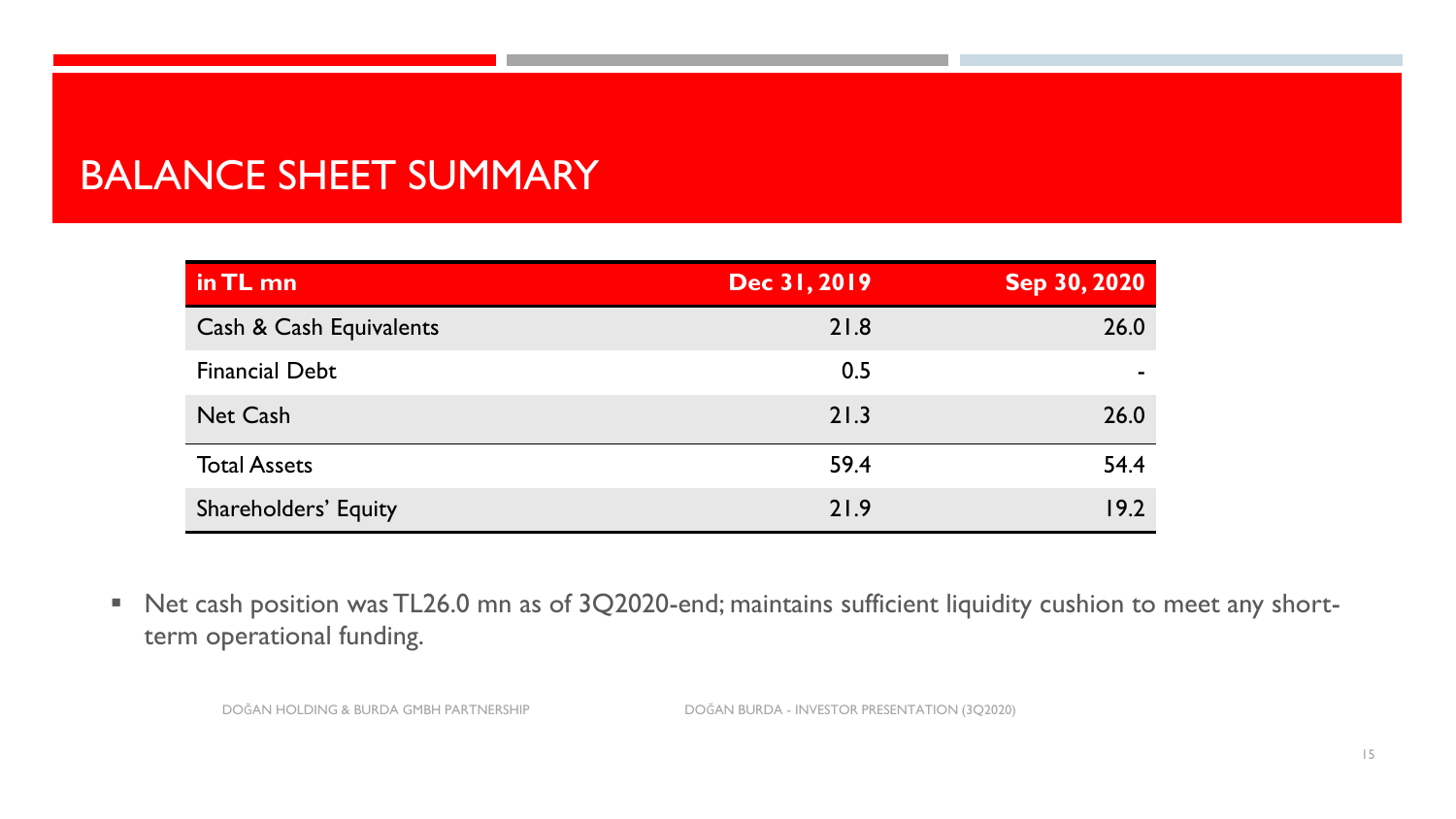#### FURTHER STRATEGIES

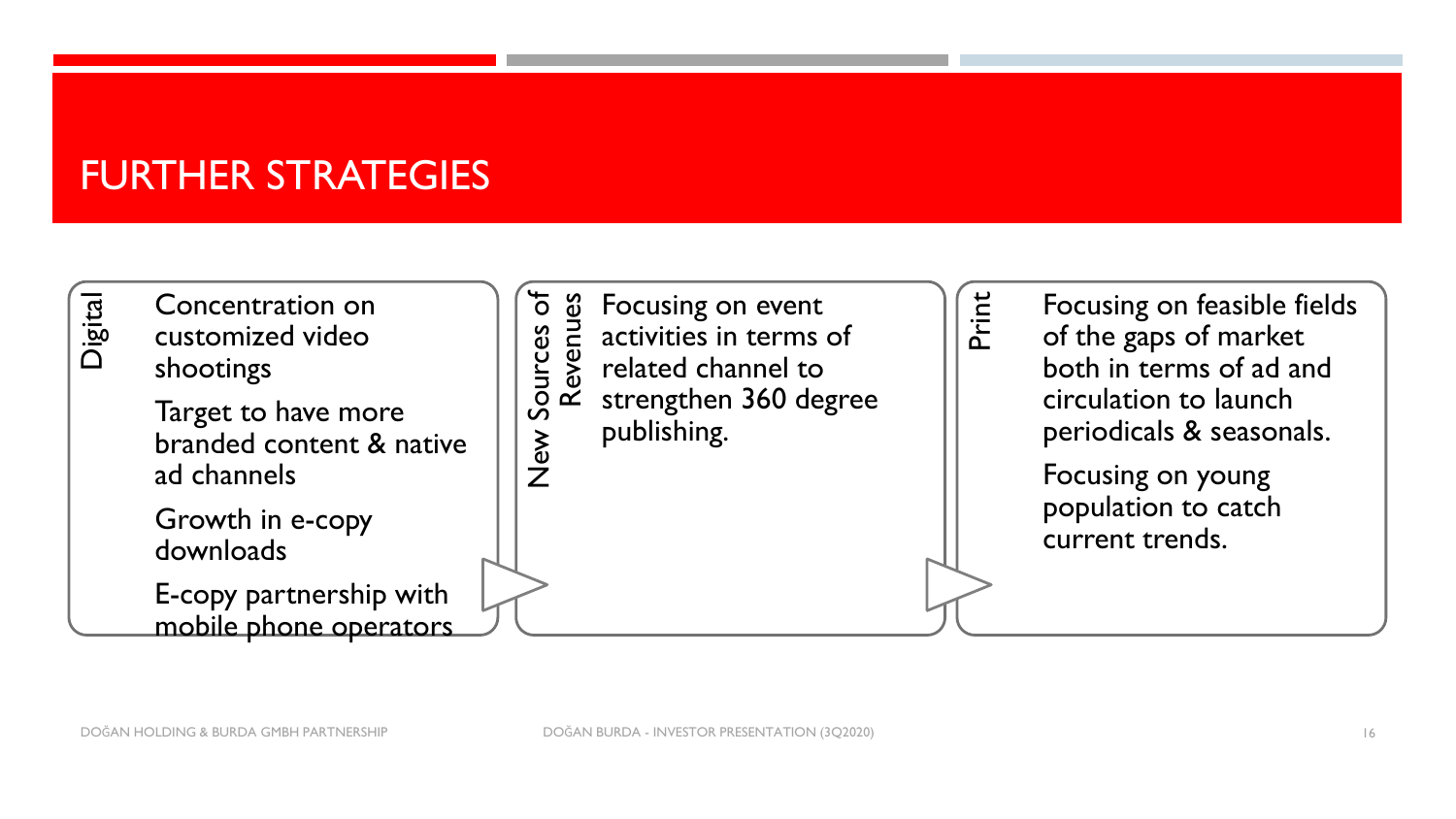#### INCOME STATEMENT SUMMARY

Successfull 3Q20 results in terms of revenue and profitability.

| <b>Income Statement Summary (TL mn)</b>                                                                     | <b>3Q19</b>       | 3Q20             | Ch.%            |
|-------------------------------------------------------------------------------------------------------------|-------------------|------------------|-----------------|
| <b>Net Sales</b>                                                                                            | 61,94             | 41,25            | $-33,4%$        |
| Cost of Goods Sold (-)                                                                                      | 38,80             | 30,27            | $-22,0%$        |
| <b>Gross Profit</b>                                                                                         | 23,14             | 10,98            | $-52,6%$        |
| Operating Exp. (-)                                                                                          | 26,51             | 19,99            | $-24.6%$        |
| Operating Profit/(Loss)                                                                                     | (3,37)            | (9, 01)          | 167,3%          |
| Other Operating Income/(Exp.)                                                                               | 2,71              | 5,93             | 118,6%          |
|                                                                                                             | 0,01              | 0,00             | $-53,8%$        |
|                                                                                                             |                   |                  |                 |
|                                                                                                             |                   |                  |                 |
| <b>EBITDA</b>                                                                                               | 0,06              | (5,02)           | -8062,5%        |
| Income/(Exp.) from Investing Activities<br>Operating Profit/(Loss) before Finance Exp.<br>Net Profit/(Loss) | (0,65)<br>(1, 84) | (3,08)<br>(2,66) | 371,1%<br>44,0% |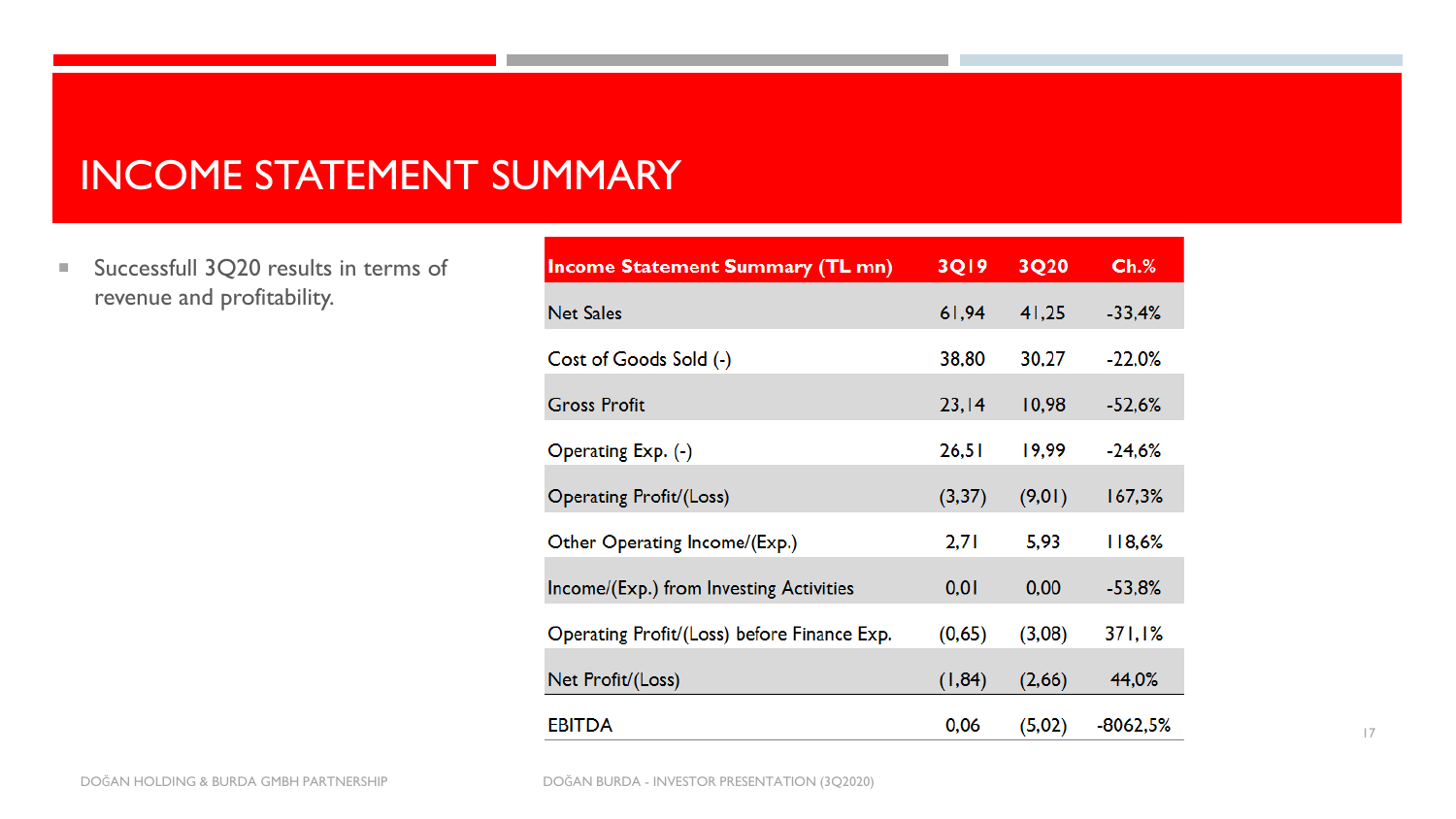#### **NOTICE**



Doğan Burda Dergi Yayıncılık ve Pazarlama A.Ş.("Doğan Burda") has prepared this Presentation (the "Presentation") for the sole purpose of providing information (the "Information") relating to Doğan Burda. This presentation includes information based on publicly available data and/or data provided by Doğan Burda and Doğan Şirketler Grubu Holding A.Ş. management gathered at the time of writing and are subject to change without notice. This Presentation and/or the Information is confidential and cannot be copied. disclosed or distributed to any person and is being provided to you solely for your information.

This Presentation and/or the Information do not constitute or form part of any offer or invitation to sell or issue, or any solicitation of any offer to purchase or subscribe for, any securities of Doğan Burda, nor shall it or any part of it nor the fact of its distribution form the basis of, or be relied on in connection with, any contract or investment decision. No reliance may be placed for any purposes whatsoever on the Information contained in this Presentation or on its completeness, accuracy or fairness. The Information in this Presentation is subject to verification, completion and change. No rebook or warranty is made by Doğan Burda or the Shareholders or any of their respective advisers or any of their representatives as to the accuracy or completeness of the Information and no liability is accepted by any such person for any such Information or opinion or for any loss howsoever arising from any use of this Presentation or the Information.

Investors and prospective investors in securities of any issuer mentioned herein are required to make their own independent investigations and appraisal of the business and financial condition of such company and the nature of the securities. Any decision to purchase securities in the context of a proposed offering of securities, if any, should be made solely on the basis of information contained in an offering circular published in relation to such an offering.

All statements other than statements of historical facts included in this Presentation, including, without limitation, those regarding our financial position, business strategy, plans and objectives of management for future operations (including development plans and objectives relating to our products), are forward-looking statements. Such forward-looking statements involve known and unknown risks, uncertainties and other factors which may cause our actual results, performance or achievements to be materially different from any future results, performance or achievements expressed or implied by such forward-looking statements. Such forward-looking statements are based on numerous assumptions regarding our present and future business strategies and the environment in which we will operate in the future. Further, certain forward-looking statements are based upon assumptions of future events which may not prove to be accurate. The forwardlooking statements in this Presentation speak only as at the date of this Presentation.